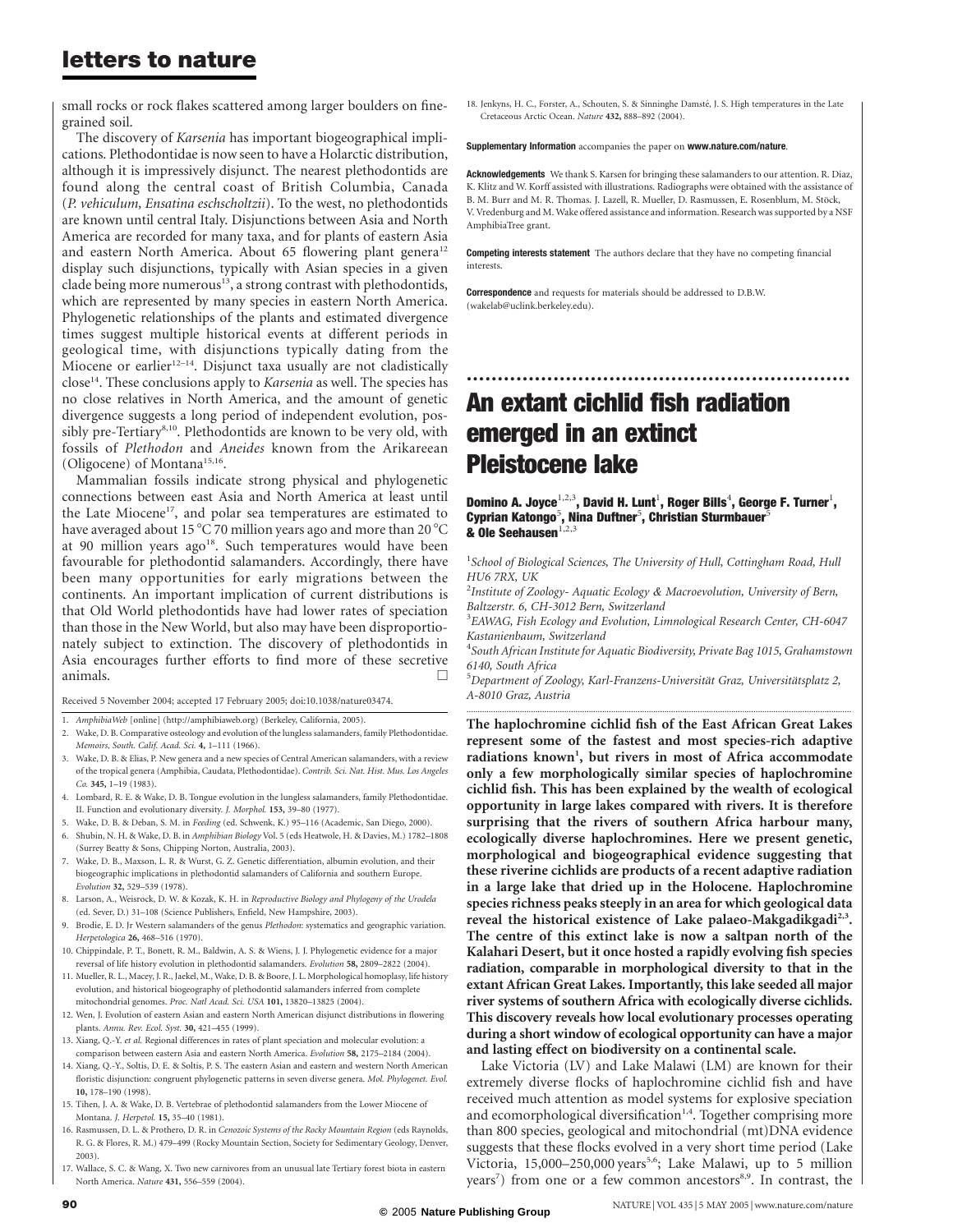

Figure 1 The serranochromine cichlids of southern Africa are a flock of closely related species that probably arose in Lake paleo-Makgadikgadi. a, The position and size of Lake palaeo-Makgadikgadi at its Quaternary maximum. A, upper Congo (contains six serranochromine species, one Thoracochromis species); B, middle/upper Zambezi (12 serranochromine species); C, Okavango River system (11 serranochromine species); D, Cunene River (seven serranochromine species, two Thoracochromis species); E, Limpopo River (four serranochromine species); F, lower Zambezi including Lake Chivero (three serranochromine species); G, middle Kasai to lower Congo (no serranochromine species, but seven Thoracochromis-related species, of which four are endemic to Lake Fwa in the middle Kasai River). Numbers indicate sampling sites, and species are listed in the Supplementary Information. A dashed line represents the area covered by lacustrine and fluvio-lacustrine landforms representing Lake Palaeo-Makgadikgadi at its Quaternary maximum. **b**, Neighbour-joining (NJ) tree (GTR  $+$  I  $+$   $\Gamma$ ) with bayesian posterior probabilities and NJ bootstrap support above the branches, and bootstrap support for maximum likelihood shown below the branches. Only values  $>50\%$  are shown. The

southern radiation is shown in orange, with rapidly radiating clades (that is, the Lake palaeo-Makgadikgadi species flock) in darker orange, Lake Victoria (LV) clade in red and Lake Malawi (LM) clade in blue. Species are: Sargochromis mellandi (black circles), Sarg. mortimeri (grey circle), Sarg. codringtonii (blue circles), Sarg. n. sp. 1 (purple circles), Sarg. carlottae (yellow circles), Sarg. n. sp. 2 (bright green circles), Sarg. giardi (olive green circles), Sarg. cf. mortimeri (red circle), Sarg. sp. (brown circles), Sarg. cf. giardi (pink circle), Sarg. coulteri (dark green circles), Sarg. cf. giardi2 (light blue circle); Serranochromis macrocephlaus (large black triangles), S. robustus (large pink triangles), S. altus (red triangles), S. angusticeps (blue triangles), S. stappersi (turquoise triangles), S. meridianus (bright green triangles), S. n. sp. Mfimbo (olive green triangles), S. thumbergi (light orange triangles); Chetia flaviventris (black squares), C. brevicauda (grey squares), C. brevis (blue squares); Pharyngochromis n. sp. (blue diamonds), P. acuticeps (orange diamonds); Thoracochromis albolabris (black cloverleafs), T. buysi (grey cloverleafs).  $c, d$ , *Serranochromis macrocephalus* (c) and *S. robustus* (d) appear in three of the six southern radiation clades.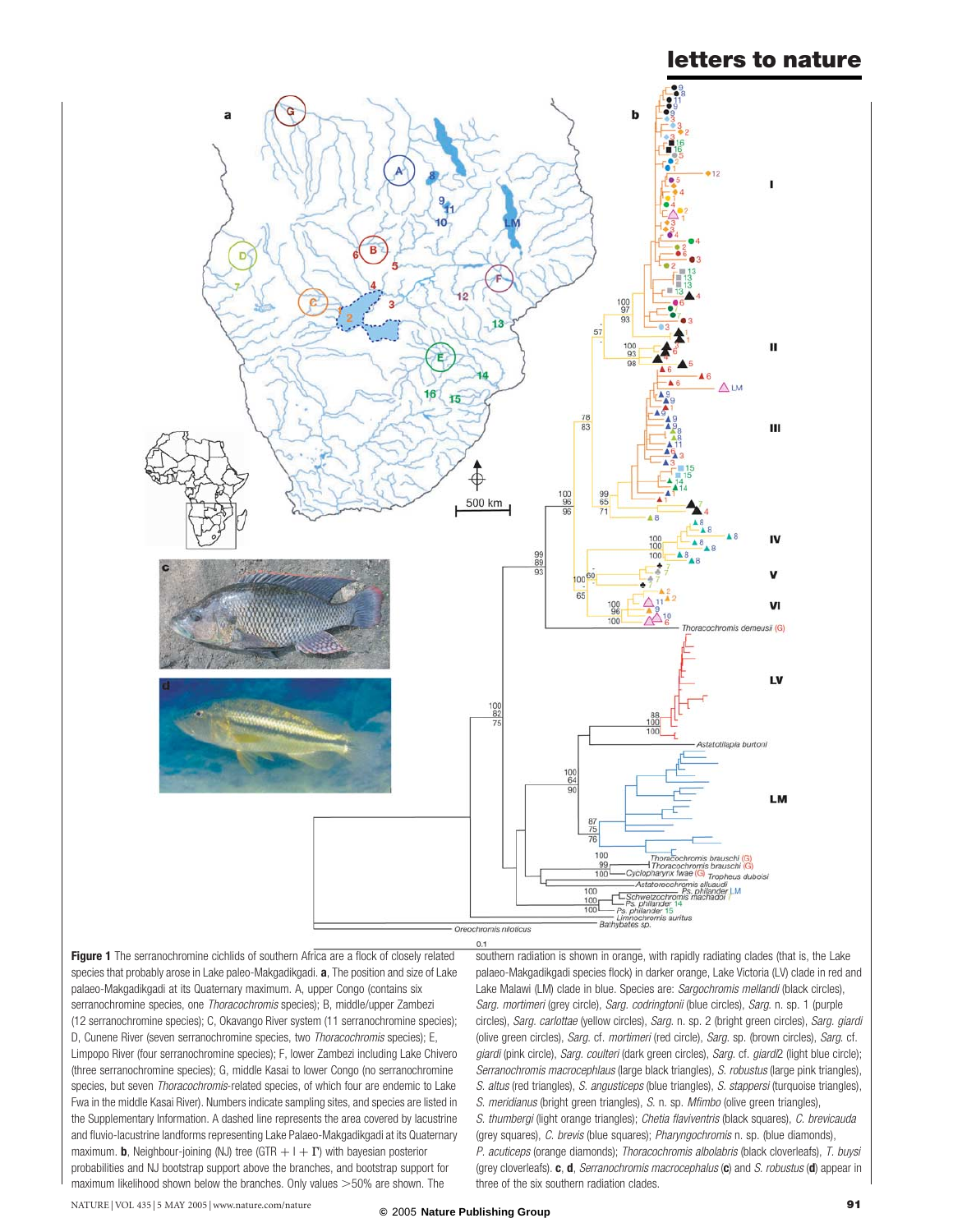rivers associated with Lake Victoria and Lake Malawi show very low haplochromine species richness and morphological diversity; this is believed to be because rivers lack the wealth of ecological opportunity thought to drive adaptive radiation in lakes<sup>4,10</sup>. There are two widespread riverine lineages of haplochromine cichlids, Pseudocrenilabrus and Astatotilapia/Thoracochromis, and rivers in this and many other parts of Africa typically contain one species of each<sup>11</sup>. Paradoxically, the rivers south and southwest of the East African rift valley are markedly different. The upper Congo, middle/ upper Zambezi, Okavango, Cunene and Limpopo Rivers each harbour numerous sympatric haplochromines of diverse shape and size, classified as serranochromines<sup>12</sup> and Thoracochromis spp. (Fig. 1a).

We collected the majority of the described serranochromine species from these five river systems, as well as seven undescribed species. We also collected four Thoracochromis species (Fig. 1a, Supplementary Table S1 and Supplementary Fig. S1) and two other haplochromine cichlids that occur in the area (Pseudocrenilabrus philander and Schwetzochromis machadoi). To reconstruct the phylogenetic origins of the southern African riverine cichlid diversity, we amplified and sequenced the complete mitochondrial control region from 99 specimens and generated phylogenies using minimum evolution, maximum likelihood and bayesian analysis (Fig. 1b). The mtDNA haplotypes of all serranochromine and the two Cunene River Thoracochromis species form a well-supported (>95% bootstrap support, 100% bayesian posterior probability) lineage comprising six clades (I–VI, the 'southern radiation') to the exclusion of East African haplochromines, Pseudocrenilabrus, Schwetzochromis and Congolese Thoracochromis. A Thoracochromis species from the lower Congo is the sister taxon to this radiation.

Within this southern radiation, we recover a pattern typical of the adaptive radiations in the East African Great Lakes: emergence of ecological and phenotypic diversity in a rapidly multiplying lineage, characterized by low levels of neutral genetic divergence<sup>10</sup>. There are a large number of closely related haplotypes that have arisen from a small number of more divergent haplotypes (Fig. 1b). Clades I and III contain many different genera and species. Within these clades, haplotypes are not sorted by species, and branch lengths are short (mean pairwise genetic distance: clade  $I = 0.010$ , s.d.  $= 0.006$ ; clade  $III = 0.019$ , s.d. = 0.010; Lake Victoria = 0.008, s.d. = 0.004; Lake Malawi  $= 0.042$ , s.d.  $= 0.016$ ). Both patterns characterize the species flock of Lake Victoria and sections of the Lake Malawi species flock. The genera Chetia and Serranochromis contain divergent haplotypes and appear poly- and paraphyletic, respectively. More strikingly, we find deep divergence within Serranochromis robustus and S. macrocephalus, and even within a single population of S. macrocephalus (population 4; mean pairwise genetic distance  $= 0.036$ , s.d.  $= 0.001$ , across populations  $= 0.032$ ,  $s.d. = 0.012$ ). Conversely, several morphologically different and geographically distant species have very similar haplotypes. For example, one Chetia brevicauda from the Mussapa River, Mozambique (population 13) and Serranochromis macrocephalus from the upper Zambezi (population 4) differ by only 6 out of 887 base pairs  $(0.68\%$ , genetic distance  $= 0.0072$ ). At present, these rivers are separated by the middle Zambezi, the Victoria Falls, the lower Zambezi and about 100 km of Indian Ocean shoreline.

These phylogenetic relationships generate a second paradox: a species flock that emerged rapidly and simultaneously in many geographically distant river systems, in which very similar haplotypes occur thousands of kilometres apart, yet for which strongly differentiated haplotypes are found within single populations (Fig. 1b). We suggest a resolution of both paradoxes, based on geological records and biogeographic patterns. We mapped species richness of the serranochromine cichlids across southern Africa using geographical distribution records. We observed a single centre of serranochromine species richness in the area of the Okavango delta and the upper/middle Zambezi (Fig. 2a). Geological records

reveal the presence of a large lake in the Okavango delta region of northern Botswana until about 2,000 yr BP (Fig. 1a), Lake palaeo-Makgadikgadi<sup>3</sup>. The lake began to form when uplifting along the north-east trending Linyanti and Chobe faults severed the connection between the upper and middle Zambezi River sometime in the Pleistocene (315,000–460,000 yr BP), and diverted the flow of three large rivers, the Cuando, upper Zambezi and Kafue, into an inland drainage basin. This became Lake palaeo-Makgadikgadi<sup>13</sup>. Radiocarbon dating suggests a minimum age of 52,000 yr BP for the lake, and the area covered by lacustrine land forms in northern Botswana amounts to  $60,000\,\mathrm{km}^2$ , an area larger than Switzerland.

We suggest that the riverine serranochromine species flock could have arisen in this palaeolake. Climate fluctuations throughout the Pleistocene led to alternating high and low stands, the duration and extent of which are still somewhat uncertain. It seems possible that the lake was largely dry during the last glacial maximum  $\sim$  18,000 yr BP, when the deep rift Lakes Malawi and Tanganyika experienced 500–600 m lowering of their water levels. At its subsequent Holocene maximum, Lake palaeo-Makgadikgadi was  $>50$  m deep and its potential components (areas of fluviolacustrine surface) amount to a vast  $120,000 \text{ km}^2$  (ref. 14). During the course of the Holocene, however, the lake broke through the fault scarp to the northeast and began to empty into the middle Zambezi, eventually causing the headwaters of the Cuando, upper Zambezi and Kafue to become recaptured by the middle Zambezi. By 2,000 yr BP, the lake had become the seasonal lagoons of the Okavango delta, and further south, the Makgadikgadi saltpans.

To test the hypothesis that the riverine species flock arose in the lost palaeolake against the possibility that this region holds high



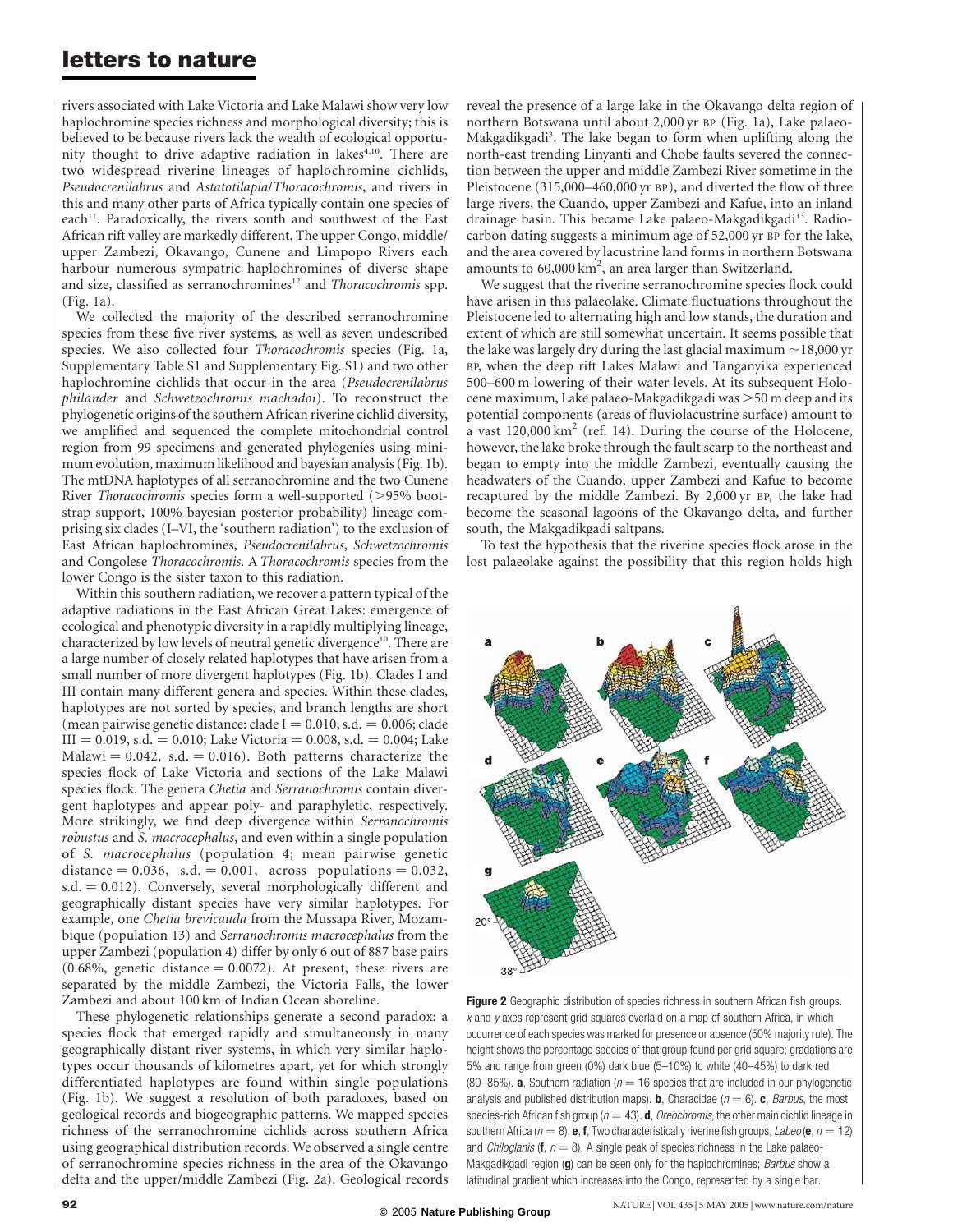riverine fish diversity because of its biogeography and environmental characteristics, we mapped species richness of other fish groups, including three that, like the serranochromines, inhabit river, swamp and lake habitats (the family Characidae, the cyprinid genus Barbus and the cichlid genus Oreochromis, Fig. 2b–d) and two characteristically riverine groups (the cyprinid genus Labeo and the catfish genus Chiloglanis, Fig. 2e and f). No other taxon showed a single centre of species richness in the Okavango delta and upper/middle Zambezi, although many rivers now exist there.

Despite the lack of detailed distribution data within the Congo, it is clear that the genus Barbus (the most species-rich of all African riverine fish groups) does not peak in the Okavango/Zambezi, but reveals a latitudinal gradient of species richness, in which the percentage of African Barbus species increases northwards towards the Equator, from 9% in the Okavango and middle/upper Zambezi to 20% in the upper/middle Congo and even higher in the lower Congo. A similar pattern can be seen in the Characidae. In contrast, serranochromine richness decreases northwards towards the Equator: 43% are in the Okavango and middle/upper Zambezi area, 28% in the upper Congo, 20% in the upper Kasai (Congo system) and none in the lower Congo. Distribution patterns in all of these unrelated fish groups imply connections in the recent past between the Limpopo, middle Zambezi, Okavango, Cunene and upper Congo—the river systems that harbour the remnants of the Lake palaeo-Makgadikgadi cichlid radiation. However, only the species-richness landscape of the serranochromines implies dispersal from a single centre of diversification, the position of which coincides with that of Lake palaeo-Makgadikgadi.

To test the prediction that rapid diversification was driven by the ecological opportunity afforded by new niches associated with the formation of a large lake, we compared ecomorphological variation present in the serranochromine radiation with that in other riverine haplochromines and the Lake Victoria and Lake Malawi radiations. We measured ten linear morphometric distances that reflect ecologically relevant shape variation<sup>15</sup> from between one and ten mature individuals from each species and also from representatives of all major trophic types of Lake Victoria and Lake Malawi cichlids. Principal component analysis was used to extract major axes of variation in the southern radiation, and shows that morphological diversity in the Lake palaeo-Makgadikgadi radiation is directly comparable to that in the haplochromine cichlid radiations of Lake Victoria and Lake Malawi, and is much larger than the variation in East African riverine haplochromines (Fig. 3a).

Ecological feeding types of all three lakes occupy similar positions in morphospace (Fig. 3b). For example, ambush piscivores from Lakes palaeo-Makgadikgadi, Victoria and Malawi all have relatively long heads and long, narrow jaws. Conversely, snail-crushing species have wider, deeper heads, which help to accommodate the hypertrophied pharyngeal jaw bones and muscles required for snail crushing. Absent from the Lake palaeo-Makgadikgadi morphospace are ecotypes that occupy niches now absent from the riverine habitats of the Lake palaeo-Makgadikgadi region: fish with relatively wide heads, shallow bodies and large eyes (represented by the pelagic zooplanktivores in Lake Malawi and Lake Victoria), the most shallow-bodied, long-headed fish (pelagic piscivores of Lake Malawi) and fish with short, wide heads and jaws, which tend to be epilithos-feeding rocky shore dwellers. This is consistent with the hypothesis that these ecological types might not have persisted when their habitats disappeared once the lake dried up.

In Fig. 3, we show the putative ancestors of each flock: the East African riverine haplochromines, some of which must have seeded Lake Malawi and Lake Victoria, and the basal members of the Lake palaeo-Makgadikgadi radiation, including those that possess haplotypes from more than one southern radiation clade (as these species might have originated before the recent radiation). Importantly, the Lake palaeo-Makgadikgadi flock differs from the Lake Malawi and Lake Victoria radiations in historical contingency

because its founders were likely to have been piscivores, rather than fish of a more generalist morphology that would feed on invertebrates and fish fry. Ecological types seem to have evolved in parallel directions along the axes of variation from different ancestral starting points. The ecologically relevant shape variation that accompanied the radiation in Lake palaeo-Makgadikgadi is comparable in magnitude to that of the classic examples of cichlid adaptive radiations<sup>4</sup> (see Supplementary Fig. S1).

The genetic divergence that we observe between the most divergent mtDNA haplotypes within the southern radiation is comparable to that between the oldest lineages of Lake Malawi cichlids, estimated at a minimum of 1–2 Myr (ref. 16) but possibly up to 5 Myr old. Hence, these mutations cannot have accumulated in the  $\sim$ 50,000–400,000 yr since Lake palaeo-Makgadikgadi formed, but must have existed in the ancestral population. In order to retain the deep polymorphism observed (for example, across S. robustus and S. macrocephalus), this population would have had to maintain a substantial size, not only throughout the Lake palaeo-Makgadikgadi colonization and diversification period, and while the lake fluctuated in size, but throughout the much longer time between the occurrence of the deepest split in the southern



Figure 3 The area in morphospace occupied by the cichlid radiations. a, Most differentiation between the river and lake groups is along principal components (PC)1 and 3. PC1 increases with decreasing interorbital width, increasing head length and lower jaw length-to-width ratio. PC3 increases with an increase in cheek depth. The genetically diverse ancestral taxa (east African (EA) rivers and species of the southern radiation that contain the oldest haplotypes) occupy a smaller volume in morphospace than the genetically similar taxa that only emerged in the recent radiations. Species from Lake palaeo-Makgadikgadi (LMkg) occupy a volume comparable to species from Lake Victoria (LV) and Lake Malawi (LM). b, Colours represent trophic groups; symbols represent lakes (EA 'ancestors', circles; LMkg, triangles; LV, diamonds; LM, squares). Fish of similar feeding types from different lakes have diverged from their ancestors in similar directions, as expected if the radiation was driven by divergent ecological adaptation (snail-crushers and ambush piscivores are shown with appropriately coloured arrows).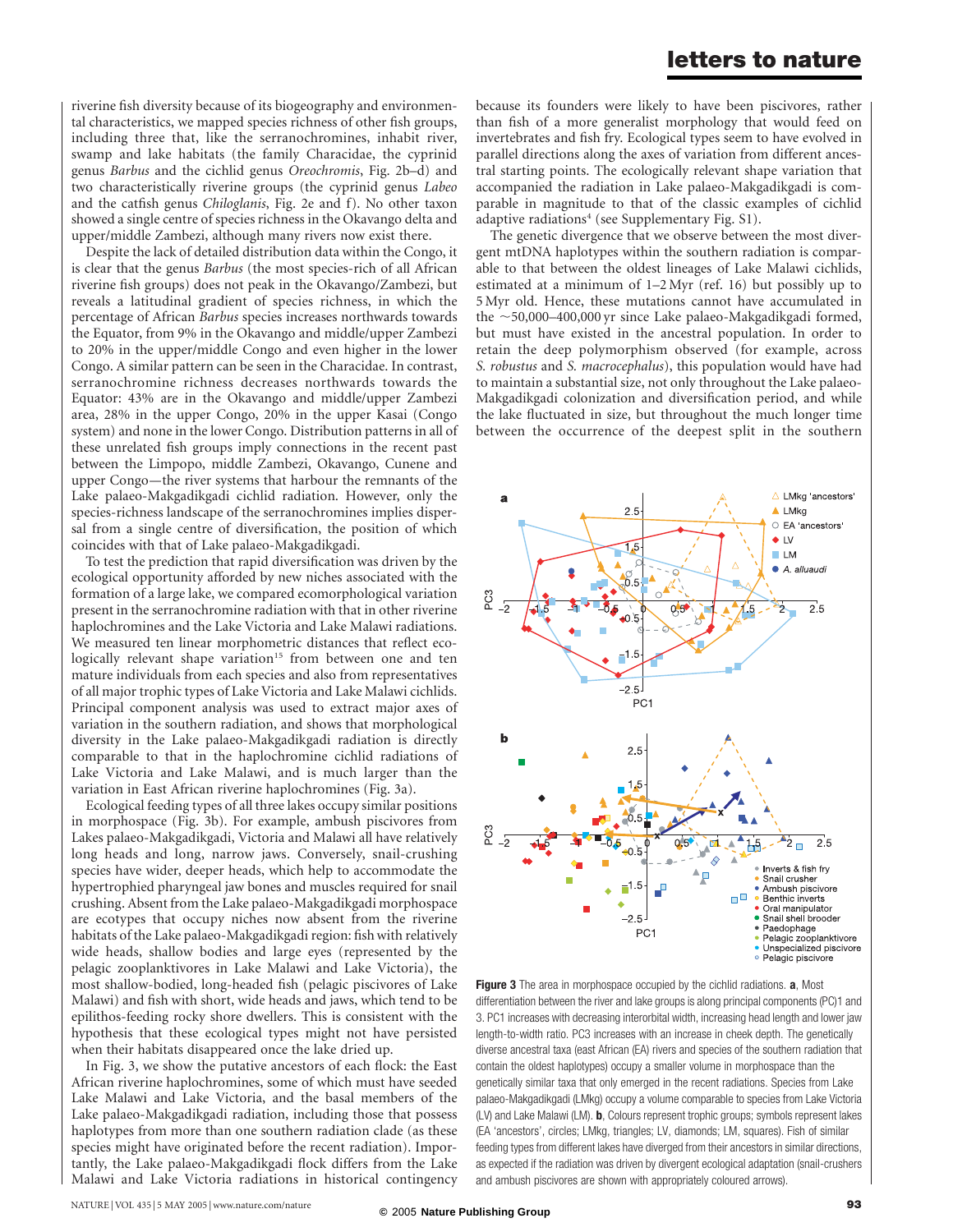haplotype clade and the formation of Lake palaeo-Makgadikgadi. Alternatively, the lake (which connected many drainage systems $^{17}$ ) could have provided an opportunity for secondary contact, such that allopatrically divergent lineages of Serranochromis could meet and hybridize at the onset of the radiation<sup>18</sup>. The products of the radiation could then have dispersed through the Late Pleistocene and Holocene drainage systems to generate the present geographical distribution patterns of haplotype diversity. In situ radiation from several divergent ancestral haplotypes, followed by dispersal out of the radiation site, offers an explanation for why some geographically distant and morphologically divergent species have more similar haplotypes than some conspecific individuals from the same locality.

We conclude that the southern African riverine cichlids represent a case of explosive adaptive radiation into a functionally diverse species flock that emerged rapidly in a short, geologically transient window of opportunity. During the unstable history of Lake palaeo-Makgadikgadi and its drainage systems<sup>17</sup>, the members of this flock spread through the southern African rivers, where a substantial number of them have persisted and are now the only remnants of the radiation after the lake dried up  $\sim$  2,000 yr BP. The origins of the functional diversity we now observe may have needed the ecological opportunities provided by a large lake, but the south African rivers seem to have maintained a significant portion of this diversity subsequently. Therefore, this appears to be an example of how a localized evolutionary process—an adaptive radiation in a geologically transient environment—can have a profound and lasting effect on the ecological and genetic diversity of a continental fauna. A

#### Methods

#### Taxon sampling

Sample taxa and site data can be found in Supplementary Table S1. We collected 17 out of 26 described serranochromines, and seven as yet undescribed serranochromine species from five river systems (Fig. 1a), as well as 4 out of the 8 Thoracochromis species of the Congo and Cunene, collecting the same species from more than one of these major river systems where they occur in multiple systems. We also collected the only two other haplochromine cichlids of southern Africa (Pseudocrenilabrus philander and Schwetzochromis machadoi), as well as Astatotilapia calliptera from Lake Malawi. We used representatives of Lake Malawi and Lake Victoria haplochromines and other outgroups from GenBank (see Supplementary Table S1). Whole specimens of most of the southern African populations, except those from the Congo River, are held in the collection of SAIAB (South African Institute of Aquatic Biodiversity).

#### DNA extraction, amplification and sequencing

DNA was extracted from fin clips or muscle tissue using a standard phenol-chloroform extraction procedure, and the entire control region was amplified using forward primer HapThr-2 + 4 (5'-CCTACTCCCAAAGCTAGGATC-3') and reverse primer Fish12s, (5'-TGCGGAGACTTGCATGTGTAAG-3'). Polymerase chain reaction (PCR) products were cleaned using exonuclease and shrimp alkaline phosphatase, and a combination of the amplification primers and two internal primers (forward primer Dloopint 5'-AGCCCAC CATCAGTTGATT-3' and reverse primer HapDloop 5'-GGTTTGCAGG AGTCTTAGAG-3') were used in cycle sequencing. This was carried out using DTCS quickstart (Beckman Coulter) according to the manufacturer's instructions, adding 1 M betaine to the sequencing reaction. Sequences were resolved using a Beckman capillary sequencer.

#### Sequence alignment and phylogenetic analysis

Clustal $X^{19}$  was used to align the sequences (887 bp), with subsequent adjustments made by eye. We have submitted the alignment to GenBank (AY913844–AY913942). We used Modeltest<sup>20</sup> to estimate the likelihood parameters for our data set (general time reversible (GTR) substitution model with among site rate heterogeneity following a gamma plus invariant sites distribution, GTR  $+$  I  $+$   $\Gamma$ , shape parameter 0.6799) and PAUP\* (v4.b10, ref. 21) to build a neighbour-joining tree with 1,000 bootstrap pseudoreplicates. We obtained a tree and posterior probabilities for nodes with MrBayes<sup>22</sup> using 2,000,000 Markov chain Monte Carlo generations. We plotted likelihood values against tree number to show that discarding the first 10% of trees ensured stationarity had been reached. A maximum likelihood tree was constructed using PHYML<sup>23</sup> with parameters from Modeltest; 100 pseudoreplicates gave bootstrap values for nodes.

#### Morphometric analysis

Standard length (SL), body depth (BD), head length (HL), snout length (SnL), pre-orbital depth (PoD), eye length (EyL), cheek depth (CD), inter-orbital width (IoW), lower jaw length (LJL) and lower jaw width (LJW) were measured from a total of 99

serranochromine specimens, comprising 23 species from 32 populations (mean of three fish per population), and also from 16 specimens (6 species) of East and North African riverine haplochromines, 6 specimens from one Lake Victoria species, and 15 species of

Lake Malawi cichlids. Data for 26 other species from Lake Victoria, 13 from Lake Malawi, and one from East African rivers were taken from other sources<sup>24-29</sup>. BD and HL were standardized with SL. SnL, PoD, EyL, and IoW were standardized with HL. The LJL/LJW ratio was used to enable the use of published data for Lake Victoria and Lake Malawi cichlids. HL/SL and LJL/LJW did not show any allometric trend. To remove allometry from the variation in the other distances, we regressed them against SL and used the residuals for further analysis. Because of significant deviation from normality, we logtransformed residual PoD/HL and LJL/LJW. Conservatively, missing data were replaced with means. Principal components 1 and 3 were plotted in Fig. 3.

#### Biogeographical analysis

We used published distribution data<sup>30</sup> for the species of southern Africa and overlaid grid rectangles ( $150 \times 110$  km), in which we recorded the presence or absence of each species using a 50% presence majority rule. We calculated the percentage species of each group that occurs per square. We plotted these values against longitude and latitude, assigning marine grids a minus number for clarity. Detailed published distribution data ends at the boundary between the upper Zambezi and the upper Congo, so to elucidate the species richness trends for serranochromines and barbs northwards of the Lake palaeo-Makgadikgadi region, we used records of each species from FishBase (http:// www.fishbase.org) to calculate the percentage of species that occur in the Congo River, represented by a single bar for the barbs and hidden behind the richness peak for the serranochromines in Fig. 2.

Received 27 December 2004; accepted 22 February 2005; doi:10.1038/nature03489.

- 1. Kocher, T. D. Adaptive evolution and explosive speciation: the cichlid fish model. Nature Rev. Genet. 5, 288–298 (2004).
- 2. Thomas, D. S. G. & Shaw, P. A. Late Quaternary environmental change in central southern Africa: new data, synthesis, issues and prospects. Quaternary Sci. Rev. 21, 783–797 (2002).
- 3. Thomas, D. S. G. & Shaw, P. A. The Kalahari Environment (Cambridge Univ. Press, Cambridge, 1991).
- 4. Fryer, G. & Iles, T. D. The Cichlid Fishes of the Great Lakes of Africa. Their Biology and Evolution (Oliver and Boyd, Edinburgh, 1972).
- 5. Johnson, T. C. et al. Late Pleistocene desiccation of Lake Victoria and rapid evolution of cichlid fishes Science 273, 1091–1093 (1996).
- 6. Fryer, G. Biological implications of a suggested Late Pleistocene desiccation of Lake Victoria. Hydrobiologia 354, 177–182 (1997).
- 7. Ebinger, C., Deino, A., Drake, R. & Thesa, A. Chronology of vulcanism and rift basin propagation: Rungwe volcanic provinces, East Africa. J. Geophys. Res. 94, 15783–15803 (1989).
- 8. Nagl, S. et al. The origin and age of haplochromine fishes in Lake Victoria, East Africa. Proc. R. Soc. Lond. B 267, 1049–1061 (2000).
- 9. Meyer, A., Kocher, T. D., Basasibwaki, P. & Wilson, A. C. Monophyletic origin of Lake Victoria cichlid fishes suggested by mitochondrial-DNA Sequences. Nature 347, 550–553 (1990).
- 10. Schluter, D. The Ecology of Adaptive Radiation (Oxford Univ. Press, Oxford, 2000).
- 11. Katongo, C., Koblmüller, S., Dufter, N., Makasa, L. & Sturmbauer, C. Phylogeography and speciation in the Pseudocrenilabrus philander species complex in Zambian Rivers. Hydrobiologia (in the press).
- 12. Greenwood, P. A review of the Serranochromine cichlid fish genera, Pharyngochromis, Sargochromis, Serranochromis and Chetia. Bull. Nat. Hist. Mus. Zool. Ser. 59, 33–44 (1993).
- 13. Moore, A. E. & Larkin, P. Drainage evolution in south-central Africa since the breakup of Gondwana. S. Afr. J. Geol. 104, 47–68 (2001).
- 14. Rognon, P. Pluvial and arid phases in the Sahara: the role of non-climatic factors. Paleoecol. Afr. 12, 45–62 (1980).
- 15. Barel, C. D. N., van Oijen, M. J. P., Witte, F. & Witte-Maas, E. An introduction to the taxonomy and morphology of the haplochromine cichlidae from Lake Victoria. Neth. J. Zool. 27, 381–389 (1977). 16. Sturmbauer, C., Baric, S., Salzburger, W., Rüber, L. & Verheyen, E. Lake level fluctuations synchronize
- genetic divergence of cichlid fishes in African lakes. Mol. Biol. Evol. 18, 144–154 (2001). 17. Shaw, P. After the flood: The fluvio-lacustrine landforms of northern Botswana. Earth Sci. Rev. 25,
- 449–456 (1988).
- 18. Seehausen, O. Hybridization and adaptive radiation. Trends Ecol. Evol. 19, 198–207 (2004). 19. Thompson, J. D., Gibson, T. J., Plewniak, F., Jeanmougin, F. & Higgins, D. G. The ClustalX windows interface: flexible strategies for multiple sequence alignment aided by quality analysis tools. Nucleic Acids Res. 24, 4876–4882 (1997).
- 20. Posada, D. & Crandall, K. A. Modeltest: testing the model of DNA substitution. Bioinformatics 14, 817–818 (1998).
- 21. Swofford, D. L. PAUP\*. Phylogenetic Analysis Using Parsimony (and Other Methods) (Sinauer Associates, Sunderland, Massachusetts, 2003).
- 22. Huelsenbeck, J. P. & Ronquist, F. MRBAYES: Bayesian inference of phylogenetic trees. Bioinformatics 17, 754–755 (2001).
- 23. Guindon, S. & Gascuel, O. A simple, fast and accurate algorithm to estimate large phylogenies by maximum likelihood. Syst. Biol. 52, 696–704 (2003).
- 24. Seehausen, O., Lippitsch, E., Bouton, N. & Zwennes, H. Mbipi, the rock-dwelling cichlids of Lake Victoria: description of three new genera and fifteen new species (Teleostei). Ichthyological Explor. Freshwat. 9, 129–228 (1998).
- 25. Seehausen, O. Lake Victoria Rock Cichlids–Taxonomy, Ecology and Distribution (Verduijn Cichlids, Zevenhuizen, Netherlands, 1996).
- 26. Greenwood, P. H. The Haplochromine Fishes of the African Great Lakes (Krauss Intl., Munich, 1980). 27. Eccles, D. H. & Trewavas, E. Malawian Cichlid Fishes. The Classification of Some Haplochromine Genera
- (Lake Fish Movies, Herten, Germany, 1989). 28. Turner, G. F. Description of a commercially important pelagic species of the genus Diplotaxodon
- (Pisces: Cichlidae) from Lake Malawi, Africa. J. Fish Biol. 44, 799–807 (1994). 29. Roberts, T. R. & Kullander, S. O. Endemic cichlid fishes of the Fwa River, Zaïre: systematics and
- ecology. Ichthyological Explor. Freshwat. 5, 97–154 (1994). 30. Skelton, P. A Complete Guide to the Freshwater Fishes of Southern Africa (Struik, Cape Town, 2001).

Supplementary Information accompanies the paper on www.nature.com/nature